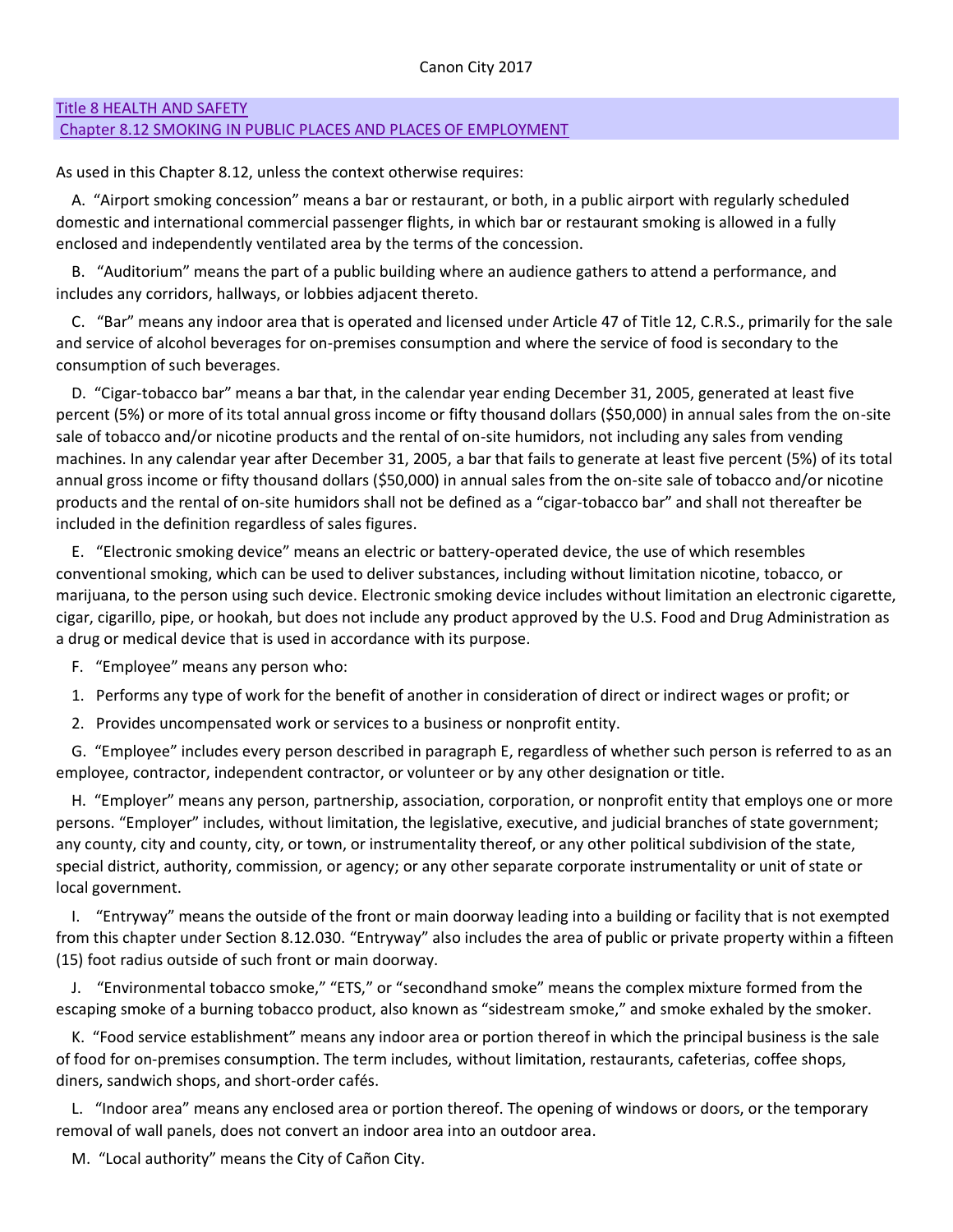N. "Marijuana" shall have the same meaning as in Section 16(2)(f) of Article XVIII of the State Constitution.

O. "Nicotine product" means an electronic smoking device or any component thereof that can be used to deliver nicotine to the person inhaling from the device, including, without limitation, an electronic cigarette, cigar, cigarillo, hookah, pipe or nicotine vaporizer; and nicotine or other chemical liquids, extracts, and oils intended to be used therein.

P. "Park" means an area of land set aside for public use that is owned, controlled or used by the City, with or without facilities, for rest or recreational purposes, regardless of any age or fee requirement. The term "park" does not include city-owned open space or natural lands, including soft surface trails.

Q. "Picnic area" means any covered area within a park owned or operated by the city for dining, seating or other forms of entertainment pursuant to park rules and regulations, including but not limited to, pavilions and shelters.

R. "Place of employment" means any indoor area or portion thereof under the control of an employer in which employees of the employer perform services for, or on behalf of, the employer.

S. "Playground" means the area within a park owned or operated by the City containing equipment or facilities designed for children's play.

T. "Public building" means any building owned or operated by:

1. The state, including the legislative, executive, and judicial branches of state government;

2. Any county, city and county, city, or town, or instrumentality thereof, or any other political subdivision of the state, a special district, an authority, a commission, or an agency; or

3. Any other separate corporate instrumentality or unit of state or local government.

U. "Public meeting" means any meeting open to the public pursuant to Part 4 of Article 6 of Title 24, C.R.S., or any other law of this state.

V. "Recreational facility" means any area that is owned, controlled or used by the City that is open to the general public for recreational purposes, regardless of any age or fee requirement, including, but not limited to, athletic fields, basketball courts, batting cages, BMX tracks, community gardens, community pools, dog parks, ice skating rinks, restrooms, skateboard parks, ski and sledding hills, and spectator and concession areas.

W. "Smoke-free work area" means an indoor area in a place of employment where smoking is prohibited under this chapter.

X. "Smoking" means the lighting of any cigarette, cigar, pipe, or the activation of an electronic smoking device, or the possession of any lighted cigarette, cigar, pipe or activated electronic smoking device, regardless of its composition. Smoking shall include the lighting of any cigarette, cigar, pipe, or the activation of an electronic smoking device containing marijuana.

Y. "Tobacco" means cigarettes, cigars, cheroots, stogies, and periques; granulated, plug cut, crimp cut, ready rubbed, and other smoking tobacco; snuff and snuff flour; Cavendish; plus and twist tobacco; fine-cut and other chewing tobacco; shorts, refuse scraps, clippings, cuttings, and sweepings of tobacco; and other kinds and forms of tobacco, prepared in such manner as to be suitable for chewing or for smoking in a cigarette, pipe, or otherwise, or both for chewing and smoking. "Tobacco" also includes cloves and any other plant matter or product that is packaged for smoking.

Z. "Tobacco business" means a sole proprietorship, corporation, partnership, or other enterprise engaged primarily in the sale, manufacture, or promotion of tobacco, tobacco products, nicotine products or smoking devices or accessories, either at wholesale or retail, and in which the sale, manufacture, or promotion of other products is merely incidental.

AA. "Work area" means an area in a place of employment where one or more employees are routinely assigned and perform services for or on behalf of their employer. (Ord. 3-2017 §§ 1—4; Ord. 5-2015 § 1)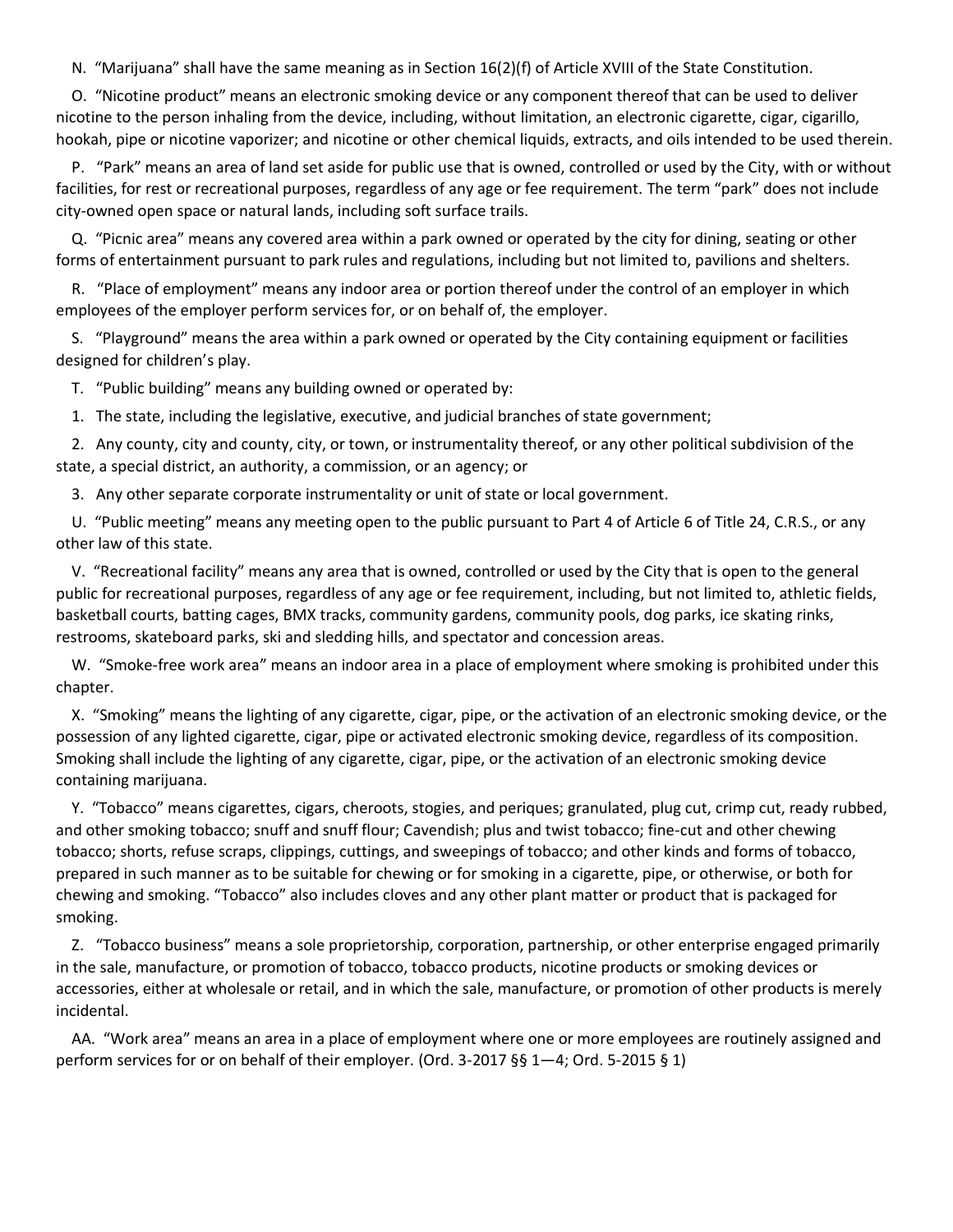#### **8.12.020 General smoking restrictions.**

A. Except as provided in Section 8.12.030 of this chapter, and in order to reduce the levels of exposure to environmental tobacco, vapors and marijuana smoke, smoking shall not be permitted and no person shall smoke in any indoor area, including, but not limited to:

1. Public meeting places;

2. Elevators;

3. Government-owned or -operated means of mass transportation, including, but not limited to, buses, vans, and trains;

4. Taxicabs and limousines;

5. Grocery stores;

6. Gymnasiums;

- 7. Jury waiting and deliberation rooms;
- 8. Courtrooms;
- 9. Child day care facilities;

10. Health care facilities including hospitals, health care clinics, doctor's offices, and other health care related facilities;

11. (a) Any place of employment that is not exempted.

(b) In the case of employers who own facilities otherwise exempted from this chapter, each such employer shall provide a smoke-free work area for each employee requesting not to have to breathe environmental tobacco smoke or vapors expelled from electronic smoking devices. Every employee shall have a right to work in an area free of environmental tobacco smoke and vapors.

12. Food service establishments;

13. Bars;

14. Limited gaming facilities and any other facilities in which any gaming or gambling activity is conducted;

15. Indoor sports arenas;

16. Restrooms, lobbies, hallways, and other common areas in public and private buildings, condominiums, and other multiple-unit residential facilities;

17. Restrooms, lobbies, hallways, and other common areas in hotels and motels, and in at least seventy-five percent (75%) of the sleeping quarters within a hotel or motel that are rented to guests;

- 18. Bowling alleys;
- 19. Billiard or pool halls;

20. Facilities in which games of chance are conducted;

21. The common areas of retirement facilities, publicly owned housing facilities, and, except as specified in Subsection 8.12.030(A)(10) of this chapter, nursing homes, but not including any resident's private residential quarters or areas of assisted living facilities specified in Subsection 8.12.030(A)(10) of this chapter. Nothing in this chapter affects the validity or enforceability of a contract, whether entered into before, on, or after July 1, 2006, that specifies that a part or all of a facility or home specified in this paragraph 21 is a smoke-free area.

- 22. Public buildings;
- 23. Auditoria;
- 24. Theaters;
- 25. Museums;
- 26. Libraries;
- 27. To the extent not otherwise provided in Section 25-14-103.5, C.R.S., public and nonpublic schools;
- 28. Other educational and vocational institutions; and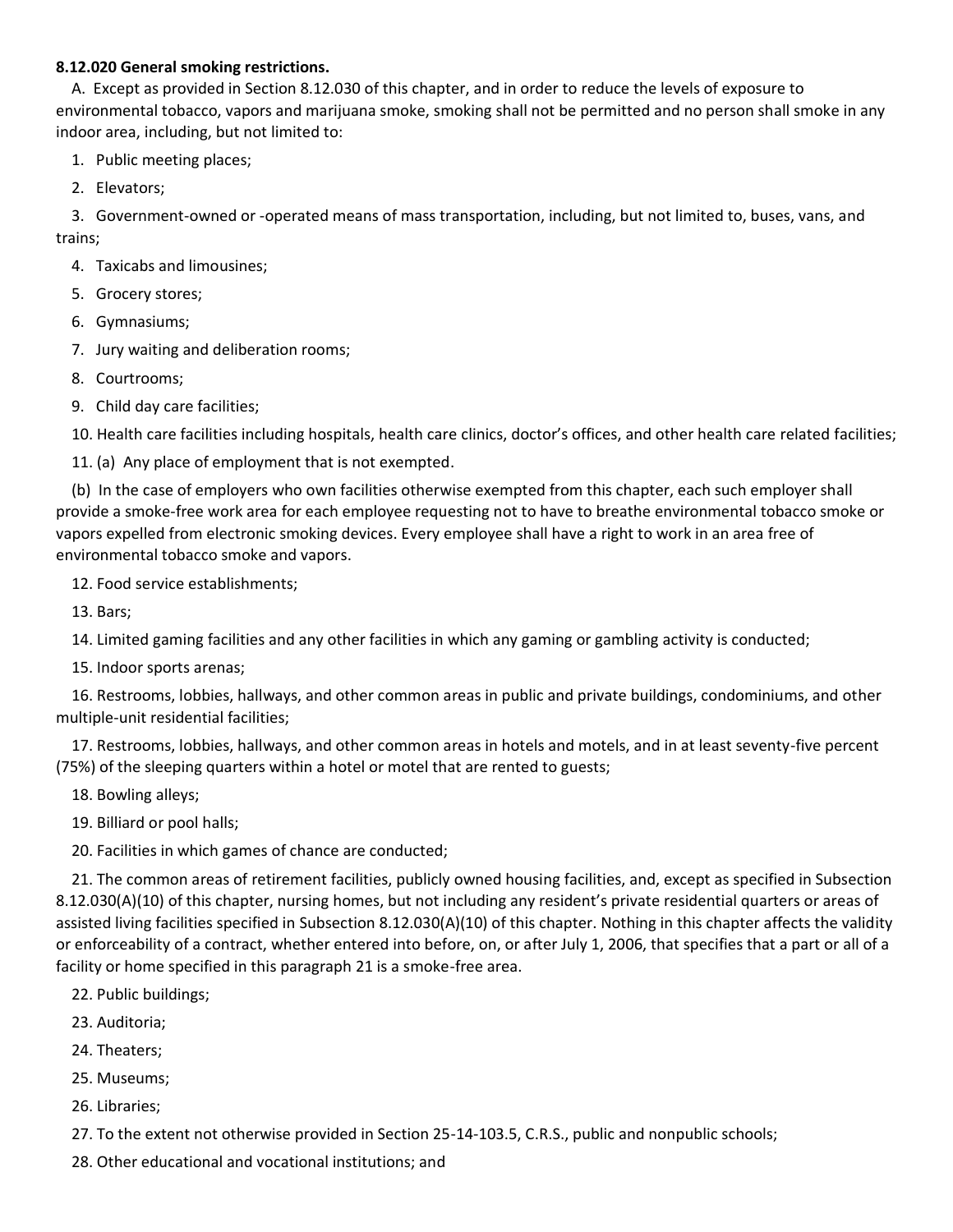29. The entryways of all buildings and facilities listed in paragraphs 1 to 28 of this Subsection A.

B. A cigar-tobacco bar shall not expand its size or change its location from the size and location in which it existed as of December 31, 2005. A cigar-tobacco bar shall display signage in at least one conspicuous place and at least four (4) inches by six (6) inches in size stating: "Smoking allowed. Children under eighteen (18) years of age must be accompanied by a parent or guardian."

C. Smoking is not permitted in public parks within one hundred (100) feet of any playground or recreational facilities. Signs designating these smoking restrictions shall be posted adjacent to playgrounds and recreational facilities. (Ord. 3- 2017 §§ 5—7; Ord. 5-2015 § 1)

#### **8.12.030 Exceptions to smoking restrictions.**

A. The restrictions set forth in this chapter shall not apply to:

1. Private homes, private residences, and private automobiles; except that this chapter shall apply if any such home, residence, or vehicle is being used for child care or day care or if a private vehicle is being used for the public transportation of children or as part of health care or day care transportation;

2. Limousines under private hire;

3. A hotel or motel room rented to one or more guests if the total percentage of such hotel or motel rooms in such hotel or motel does not exceed twenty-five percent (25%);

4. Any retail tobacco business;

5. A cigar-tobacco bar;

6. An airport smoking concession;

7. The outdoor area of any business other than the entryway area of such business and the entryways of adjoining nonexempt properties on either side of such businesses;

8. A place of employment that is not open to the public and that is under the control of an employer that employs three or fewer employees;

9. A private, nonresidential building on a farm or ranch, as defined in Section 39-1-102, C.R.S., that has annual gross income of less than five hundred thousand dollars (\$500,000); or

10. The areas of assisted living facilities: a) that are designated for smoking for residents; b) that are fully enclosed and ventilated; and c) to which access is restricted to the residents or their guests. As used in this paragraph, "assisted living facility" means a nursing facility, as that term is defined in Section 25.5-4-103, C.R.S., and an assisted living residence, as that term is defined in Section 25-27-102, C.R.S. (Ord. 5-2015 § 1)

#### **8.12.040 Optional prohibitions.**

A. The owner or manager of any place not specifically listed in Section 8.12.020 of this chapter, including a place otherwise exempted under Section 8.12.030 of this chapter, may post signs prohibiting smoking or providing smoking and nonsmoking areas. Such posting shall have the effect of including such place, or the designated nonsmoking portion thereof, in the places where smoking is prohibited or restricted pursuant to this chapter.

B. If the owner or manager of a place not specifically listed in Section 8.12.020 of this chapter, including a place otherwise exempted under Section 8.12.030 of this chapter, is an employer and receives a request from an employee to create a smoke-free work area as contemplated by Subsection 8.12.020(11)(b), the owner or manager shall post a sign or signs in the smoke-free work area as provided in Subsection A of this section. (Ord. 5-2015 § 1)

#### **8.12.050 Other applicable regulations—Counterpart regulations authorized—Municipal Court jurisdiction.**

A. This chapter shall not be interpreted or construed to permit smoking where it is otherwise restricted by any other applicable law.